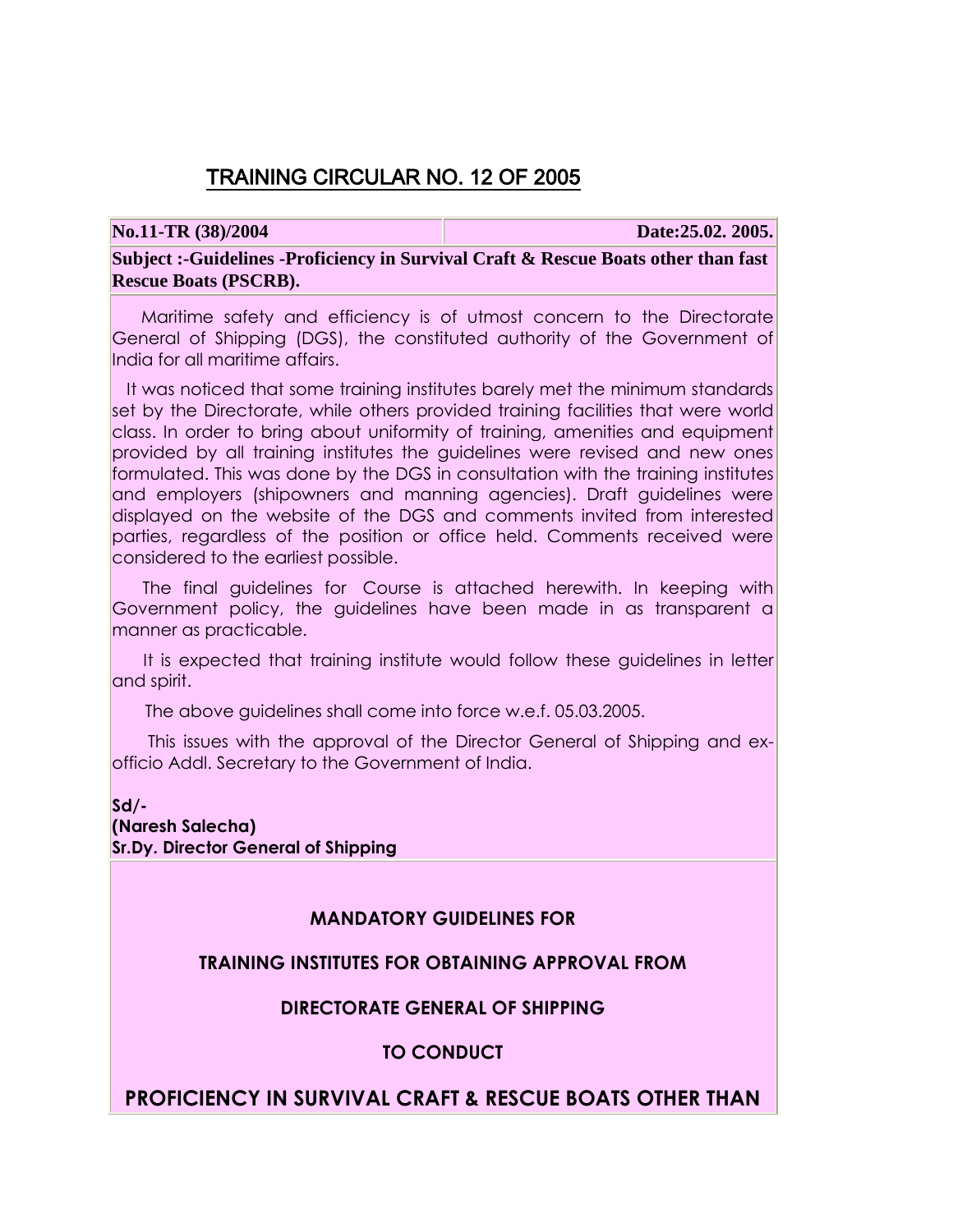# **FAST RESCUE BOATS (PSCRB)**

To avoid unnecessary repetition, reference has been made herein to DGS order no: 1 of 2003 (Guidelines for the conduct of Pre-Sea Training courses for Merchant Navy) wherever appropriate.

## TABLE OF CONTENTS

|                                                            | Page no:       |
|------------------------------------------------------------|----------------|
| <b>BASIC DETAILS OF THE COURSE</b>                         | $\mathbf{1}$   |
| $1.1.$ Aims:                                               | $\mathbf{1}$   |
| 1.2. Objectives:                                           | $\mathbf{1}$   |
| 1.3. Application:                                          | $\mathbf{1}$   |
| <b>QUALIFICATION &amp; ELIGIBILITY OF STUDENTS</b>         | $\mathbf{1}$   |
| 2.1. Entry standards:                                      | $\mathbf{1}$   |
| 2.2. Required attendance:                                  | $\mathbf{1}$   |
| 2.3. Course intake limitations:                            | $\mathbf{1}$   |
| <b>INFRASTRUCTURE REQUIREMENT</b>                          | $\mathbf{1}$   |
| <b>COURSE DETAILS</b>                                      | $\mathbf{1}$   |
| 4.1. Course duration                                       | 1              |
| 4.2. Course outline                                        | $\mathbf{1}$   |
| 4.3. Detailed Teaching Syllabus                            | 1              |
| <b>HOLIDAYS</b>                                            | $\overline{2}$ |
| <b>FACULTY REQUIREMENT</b>                                 | 2              |
| Qualifications and experience of course in charge:<br>6.1. | $\overline{2}$ |
| 6.2. Qualifications and experience of faculty members:     | $\overline{2}$ |
| 6.3. Qualification and experience of instructors           | $\overline{2}$ |
| 6.4. Training of Trainers & Assessors Course:              | $\overline{2}$ |
| 6.5. Visiting faculty members:                             | $\overline{2}$ |
| 6.6. Age limit for regular faculty members:                | $\overline{2}$ |
| <b>FACULTY STRENGTH</b>                                    | 3              |
|                                                            |                |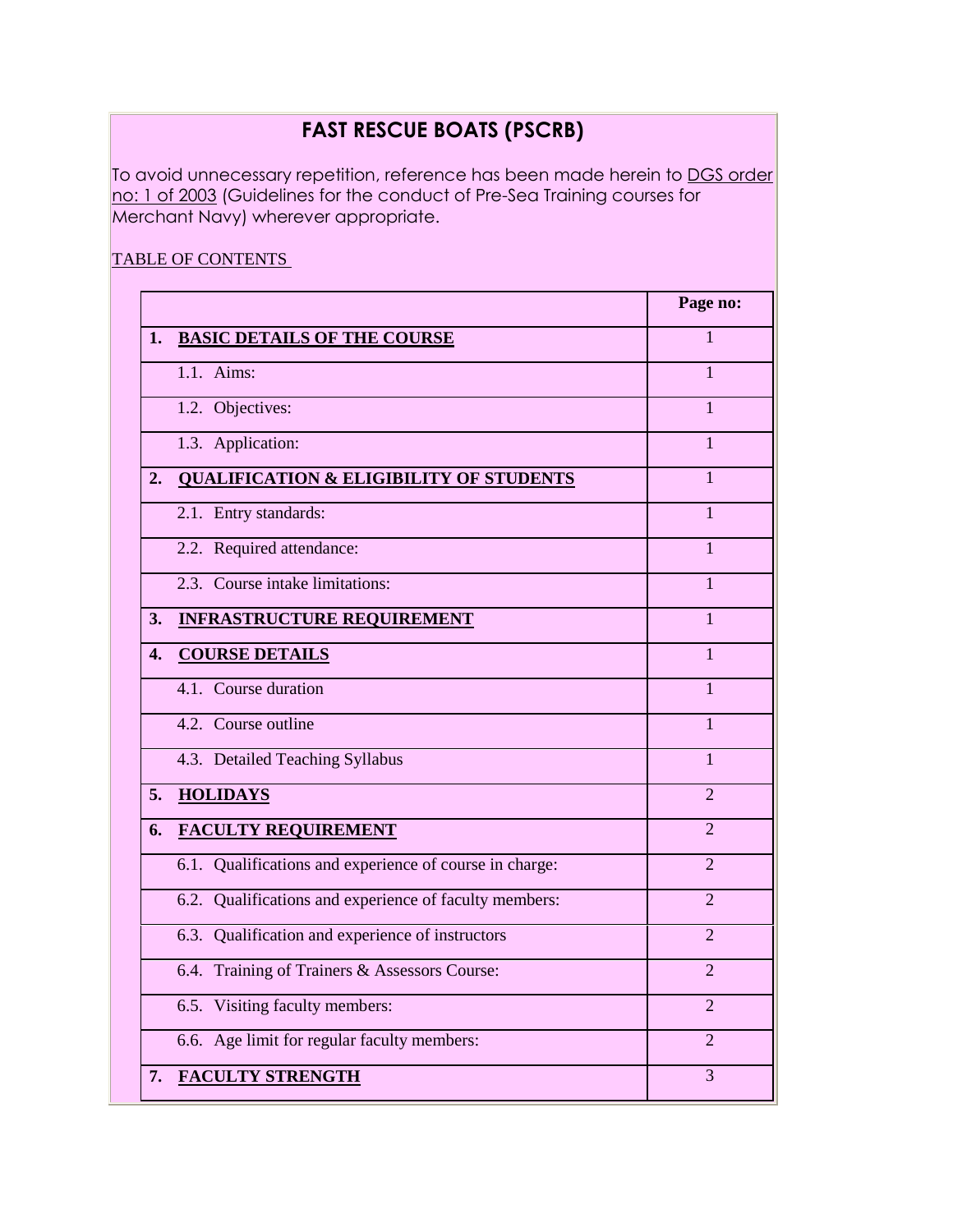| 8. COURSE DURATION                            | 3 |
|-----------------------------------------------|---|
| <b>ASSESSMENT</b><br>9.                       | 3 |
| <b>10. QUALITY STANDARDS</b>                  | 3 |
| <b>11. INSPECTIONS</b>                        | 3 |
| 12. COST OF INSPECTIONS                       | 3 |
| 13. FEES TO GOVT.                             | 3 |
| <b>Appendix 1</b> - Additional equipment, etc | 4 |
| <b>Appendix 2 - Course outline</b>            | 6 |

#### **PROFICIENCY IN SURVIVAL CRAFT & RESCUE BOATS OTHER THAN FAST RESCUE BOATS (PSCRB)**

#### **1. BASIC DETAILS OF THE COURSE**

#### **1.1. Aims:**

This course aims to provide the training for candidates to launch and take charge of a survival craft or rescue boat in emergency situations, in accordance with Section A-VI/2 of the STCW Code.

#### **1.2. Objectives:**

This syllabus cover the requirements of the 1995 STCW convention Chapter VI, Section A-VI/2, Table A-VI/2-1 and META manual Vol. II, Appendix M-VI/2A. On meeting the minimum standard of competence in survival craft and rescue boats other than fast rescue boats, a trainee will be competent to operate life-saving appliance and take charge of a survival craft or rescue boat during or after launch. They will also be able to operate a survival craft engine and manage survivors and survival craft after abandoning ship. Trainees will know the correct use of all locating devices, including communication and signalling apparatus and pyrotechnics, how to apply first aid to survivors and the actions to take to preserve the lives of those in their charge.

## **1.3. Application:**

These guidelines shall be applicable from 05.03.2005.

## **2. QUALIFICATION & ELIGIBILITY OF STUDENTS**

#### **2.1. Entry standards:**

For admission to the course, seafarers must have completed approved sea going service of not less than one year or have attended an approved training course and have approved sea going service of not less than six months. Further, a seafarer must be certified by a DGS approved doctor to be in good health. They must also have completed the four basic courses covering the familiarization and basic safety training and instruction in accordance with Regulation VI/1 of STCW 1995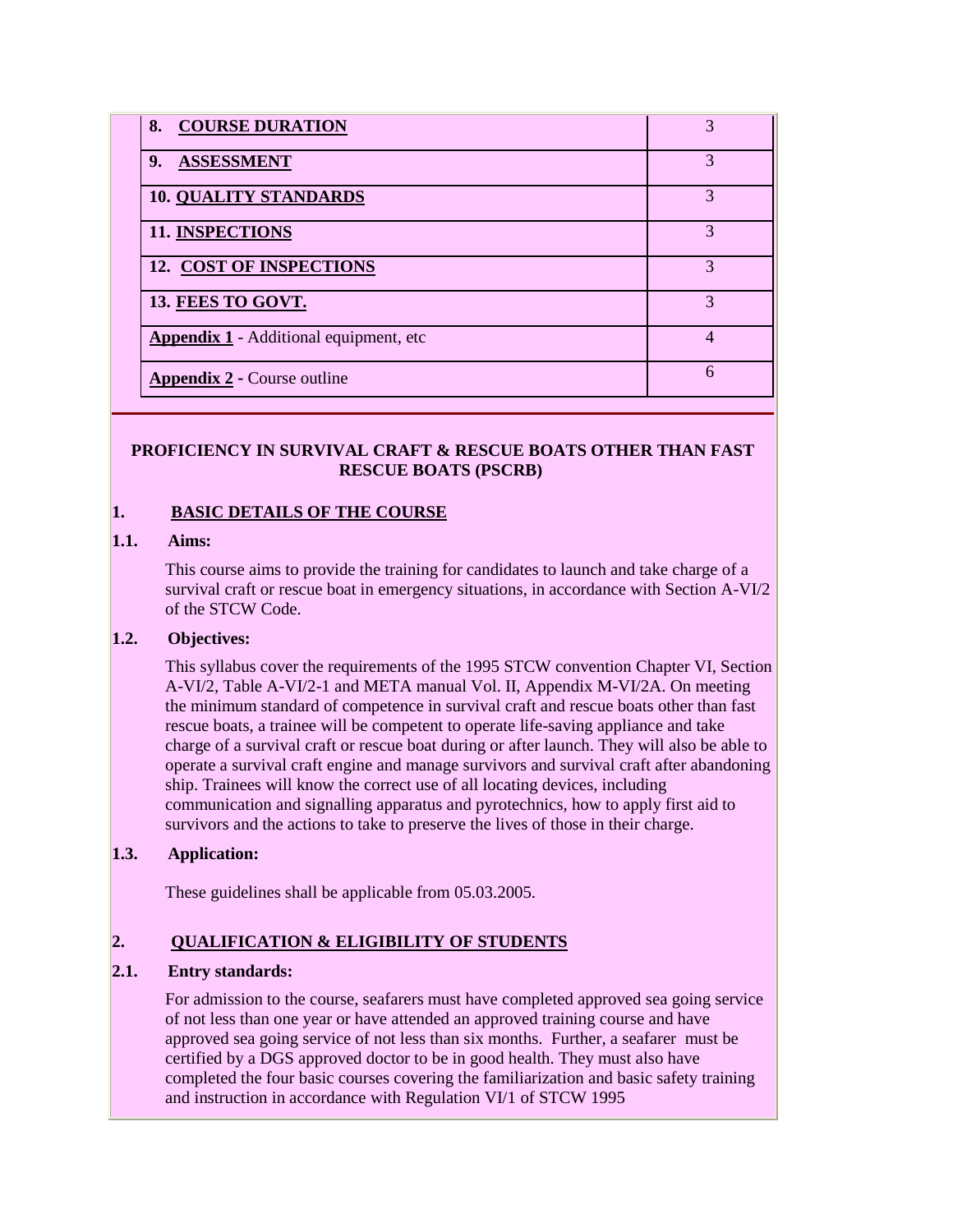#### **2.2. Required attendance:**

100% attendance is required for successful completion of the course. However, in exceptional circumstances, a student is allowed absence of up-to one day subject to his attending the lectures missed out during the next course at the same institute. The institute shall keep proper records of such cases.

#### **2.3. Course intake limitations:**

2.3.1. The number of students shall not exceed 24 per class.

## **3. INFRASTRUCTURE REQUIREMENT**

Physical requirement for classrooms, black/white boards, overhead projector, screen, notice board, study environment and teaching equipment are to be provided as per DGS order 1 of 2003. Library books and equipment to include items contained in **Annexure I.**

## **4. COURSE DETAILS**

- 4.1. Course duration: 5 days
- 4.2. Course outline: As per **Annexure II**
- 4.3 Detailed Teaching Syllabus: As per IMO Model Course 1.19 (Recommended)

## **5. HOLIDAYS**

- 5.1. Sundays shall be holidays.
- 5.2. Independence Day (15th August) and Republic Day (26th January) shall be compulsory holidays.
- 5.3. Students shall normally enjoy the holidays observed by the Govt. of the State in which the institute is located.

## **6. FACULTY REQUIREMENT**

## **6.1. Qualifications and experience of course in charge:**

6.1.1. Certificate of Competency as Master (FG), issued or recognised by the Government of India.

and

6.1.2. At least 5 years service on Merchant ships.

and

6.1.3 At least one year experience in the rank of Master.

Or

One year experience as Chief Officer and one year experience as regular (full time) faculty member in ROSC, ARPA Course, RANSCO, SMS Course, Pre-Sea Cadet degree course or Competency Courses.

## **6.2. Qualifications and experience of faculty members:**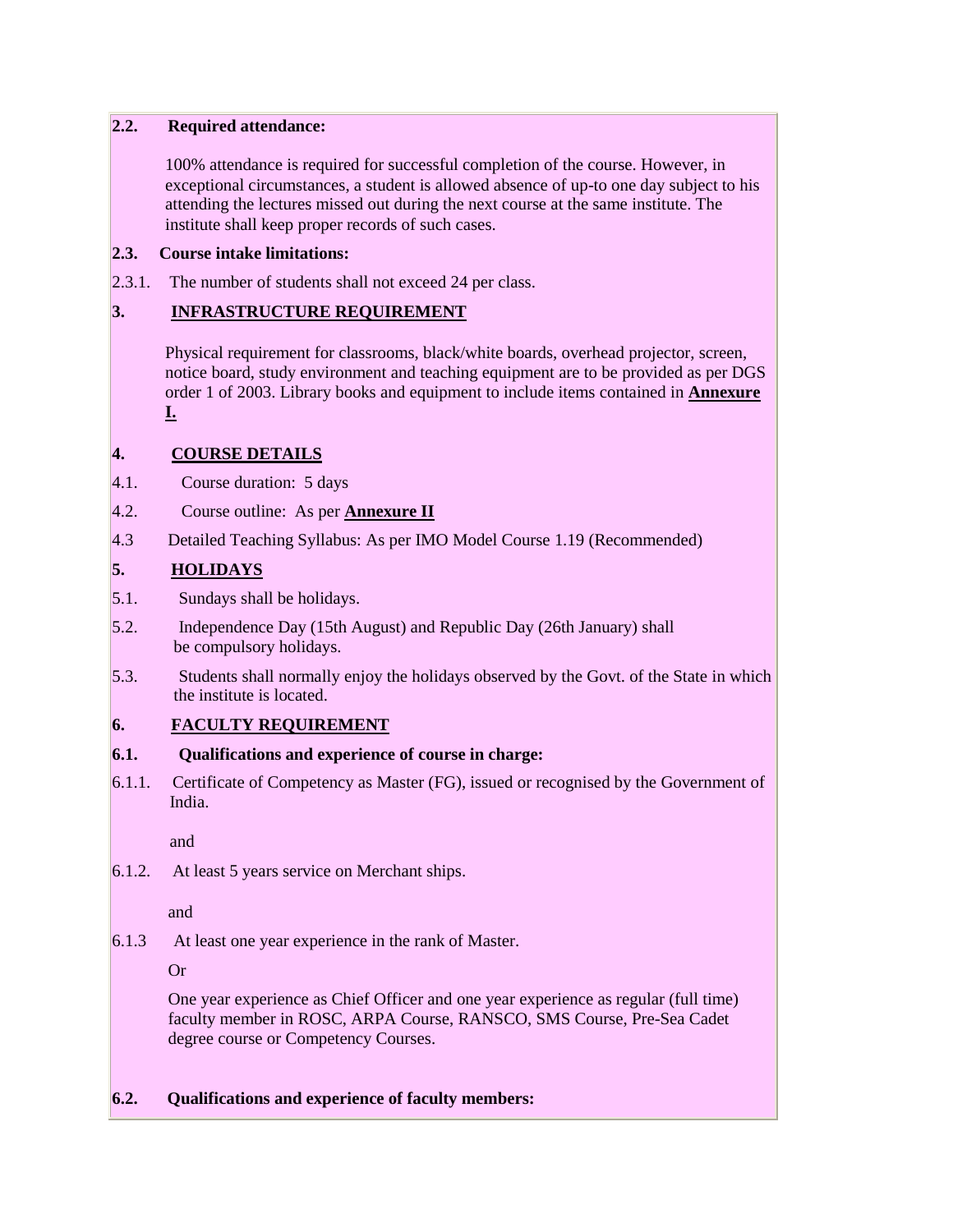6.2.1. Certificate of competency as Master (FG), issued or recognised by the Government of India ship

and

6.2.2. At least 5 years service on Merchant ships of which at least one year should have been at management level.

#### **6.3. Qualification and experience of instructors**

- 6.3.1 Held a rank not lower than Petty Officer in the Indian Navy or Bosun (Serang) on a merchant ship.
- 6.3.2 Ex-Navy instructor for Seamanship must have Seamanship Instructors qualifications.
- 6.3.3 Instructors already in employment of DGS-approved pre-sea training institutes for three years or more on the date these guidelines may continue to teach the same subjects/topic even if they do not possess the above qualifications.

## **6.4. Training of Trainers & Assessors Course:**

As per **DGS order no: 1 of 2003**.

## **6.5. Visiting faculty members:**

Qualifications and experience of visiting faculty members should be the same as that of regular faculty as specified above.

## **6.6 Age limit for regular faculty members:**

As per **DGS Order no: 1 of 2003**.

## **7. FACULTY STRENGTH**

- **7.1** Two Master Mariners (including the course in-charge) on the regular (full time) faculty. However, in cases where Institute is also conducting other courses that require Master Mariner faculty, one Master Mariner (including the course incharge) on regular (full time) basis will suffice provided at least two Master Mariners on regular basis from the faculty are available for this course. Additional faculty members may be on regular (full time ) or on visiting (part time) basis**.**
- 7.1. Two Instructors one of which shall be on regular (full time) faculty.
- 7.2. A minimum of 50% of the entire portion must be covered by regular faculty.

## **8. COURSE DURATION**

A total of 31.5 hours of lectures, including practical training and assessment.

## **9. ASSESSMENT**

A written test would be carried out at the end of each course.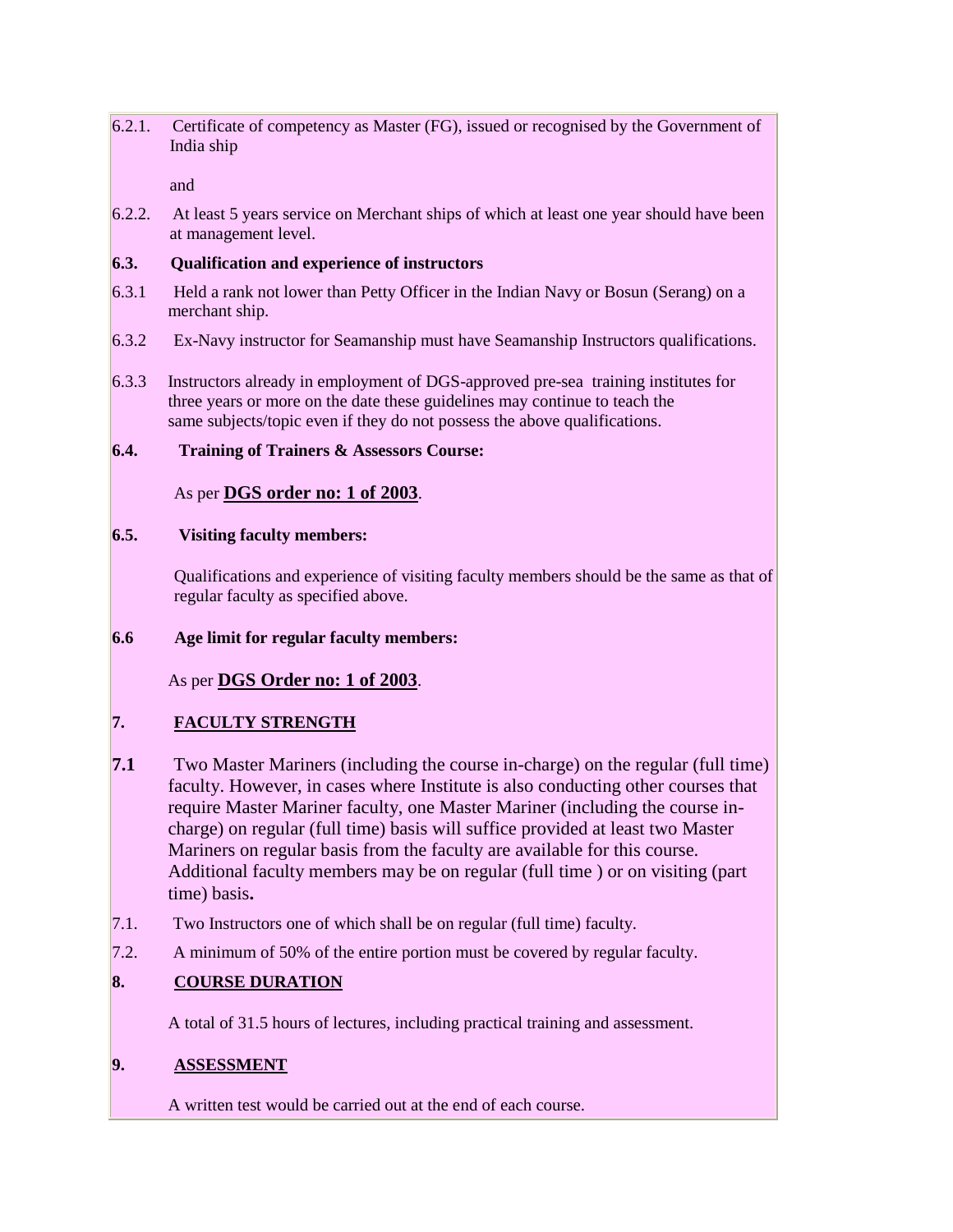## **10 QUALITY STANDARDS**

As per **DGS Order no: 1 of 2003**.

## **11. INSPECTIONS**

As per **DGS Order no: 1 of 2003**.

## **12. COST OF INSPECTIONS**

As per **DGS Order no: 1 of 2003**.

## **13. FEES TO GOVT.**

As per **DGS Order no: 1 of 2003**.

## **Annexure I**

## **TEACHING AIDS**

#### **Equipment**

Audiovisual aids: video cassette player, TV, slide projector, overhead projector, etc. Photographs, models, or other representations of various vessels and vessel parts to illustrate operational elements and security vulnerabilities.

The practical lessons require access to a lake or the sea, preferably in harbour or estuarial water. A swimming pool could be used for certain wet drills.

Following items of equipment are required:

- One Enclosed glass-reinforced plastic lifeboat approx. 8 meters in length, fitted with inboard diesel engine, fully equipped with all the Lifeboat gear and capable of being used for rowing. (new or replacement boats should preferably be fire-protected lifeboats complying with Section 6.1 of the LSA Code) with a set of gravity davits to house the lifeboat, sited so as to allow launching into the water
- One Glass-reinforced plastic rescue boat with outboard engine with a set of launching davits to house the rescue boat, sited so as to allow launching into the water
- Two 20-man inflatable liferafts in container, one of which can be placed in a floatfree stowage with hydrostatic release unit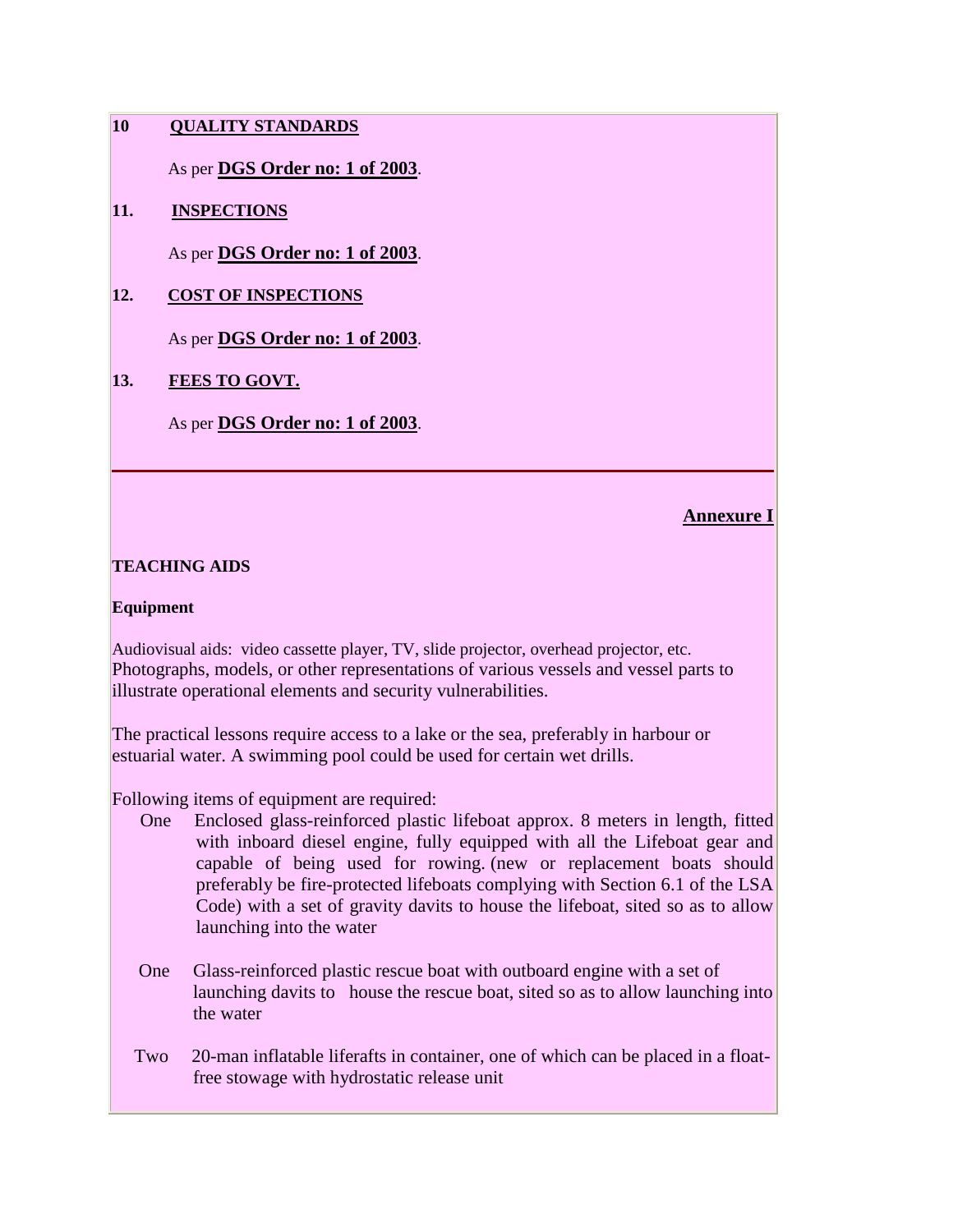One Complete set of Life-raft equipment

Sufficient lifejackets for all trainees, instructors, Lifeboat & rescue boat crew, immersion suits, thermal protective aids or anti-exposure suits

One portable 2-way radiotelephones approved for use in survival craft

One demonstration 'set' of survival craft pyrotechnic

 One emergency position-indicating radio beacon (EPRIB to be deactivated) operating

on 406 MHz for demonstaration

One search and rescue transponder (SART) operating on 9 GHz for demonstration

One helicopter rescue sling

One life-size dummy for resuscitation training

One Neil-Robertson stretcher for use in exercise

**Video cassette(s) on the following subjects:**

- 1. SOLAS Chapter III Part 1- Preparing for Abandonment
- 2. SOLAS Chapter III Part 2- Abandonment by Lifeboat
- 3. SOLAS Chapter III Part 3 Abandonment by liferaft
- 4. SOLAS Chapter III Part 4 ' Techniques of Survival

5. SOLAS Chapter III Part 5 ' SOLAS Amendments

6. Personal Survival Part 1

7. Personal Survival Part 2

- 8. Cold Water Casualty
- 9. Man Over board
- 10. Lifeboat On-load Release Mechanism
- 11. Viking Inflatable liferaft
- 12. Viking Davit Launchable Liferaft
- 13. Viking Marine Escape Slide
- 14. Viking Marine Evacuation System

#### **Publications recommended**

T1 Bo, Olav, Basic Safety Course : Sea Safety and Survival, Oslo: Norwegian University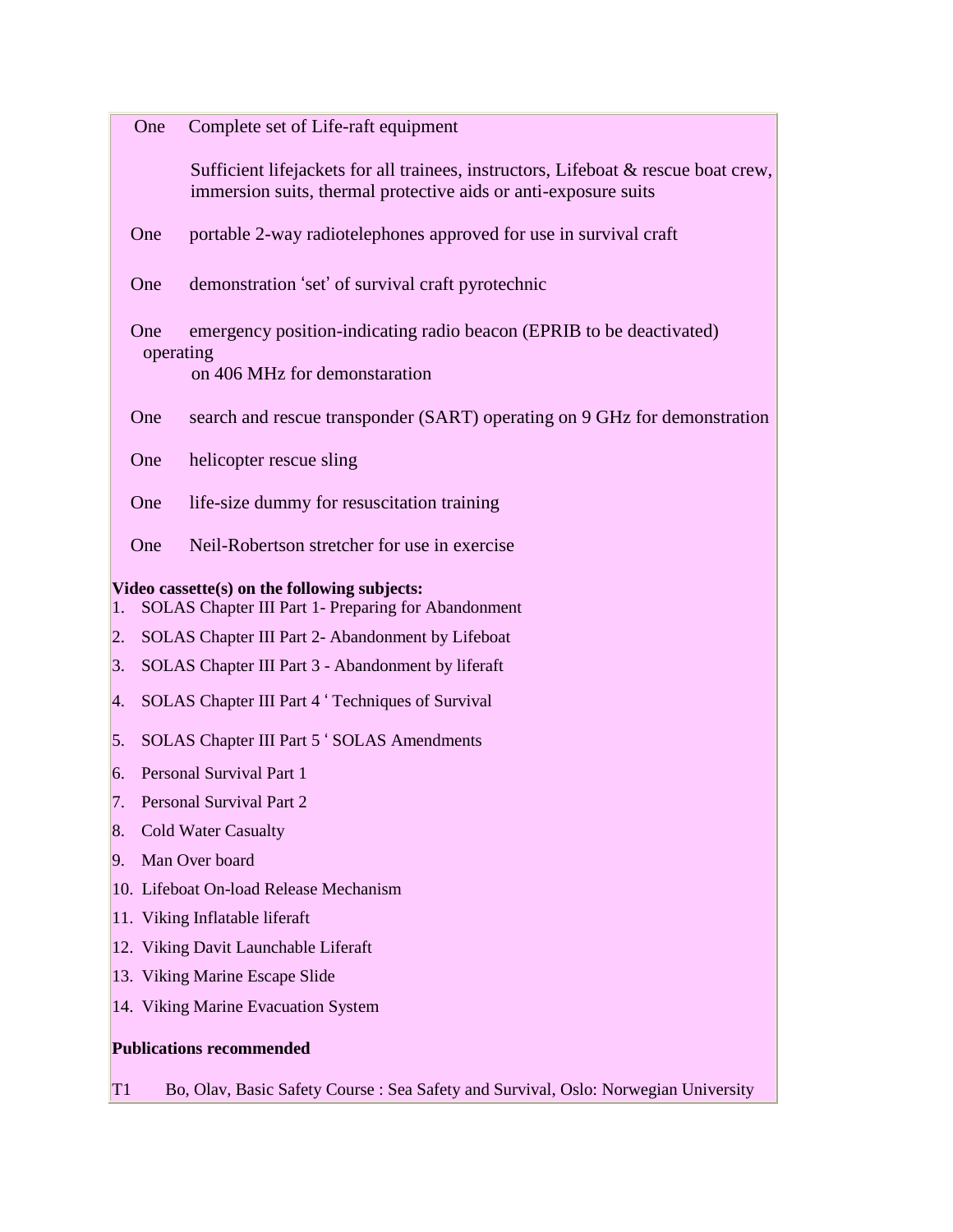Press, 1987. (ISBN 82 00 432122). Out of print 1999

T2 Wright, C.H. Survival at Sea : the Lifeboat and Life raft. Liverpool : the James Laver Printing Co. Ltd., 1986 (ISBN 085174 5407)

#### **IMO/ILO references (R) (mandatory)**

- R1 The International Convention Standards of Training, Certification and Watch-keeping for Seafarers, 1995 (STCW 1995), 1998 edition (IMO Sales No. 938E)
- R2 International Convention for the Safety of Life at Sea, 1974 (SOLAS 1974), as amended (IMO Sales No.110E)
- R3 Merchant Ship Search and Rescue Manual IAMSAR) (IMO Sales No. 963E)
- R4 A Pocket Guide to Cold Water Survival (IMO Sales No. 946E)
- R5 IMO Life Saving Appliances Code (LSA code) (IMO Sales No. 982)
- R6 LSA symbols ' Poster (IMO Sales NO.: 981E)

## **Annex II**

#### **COURSE OUTLINE**

#### **PROFICIENCY IN SURVIVAL CRAFT AND RESCUE BOATS OTHER THAN**

#### **FAST RESCUE BOATS (PSCRB) COURSE**

**Duration: 5 working days** Total hours: 31.5 hours

| Sr.No. | <b>Topic</b>                                                                                                                                          | <b>Methods of</b><br>teaching    | <b>Duration</b> |
|--------|-------------------------------------------------------------------------------------------------------------------------------------------------------|----------------------------------|-----------------|
| 1.     | <b>Introduction and Safety</b><br><b>Introduction</b><br><b>Safety Guidance</b>                                                                       | Lecture $\angle$<br>Presentation | 0.5 Hours       |
| 2.     | <b>General</b><br>Emergency situations<br>Training, drills and operational readiness<br>Actions to be taken when called to survival craft<br>stations | Lecture $\angle$<br>Presentation | $1.5$ Hours     |
| 3.     | <b>Abandon</b> ship<br>Actions to be taken when required to abandon ship<br>Actions to be taken when in the water                                     | Lecture/<br>Presentation         | 0.5 Hours       |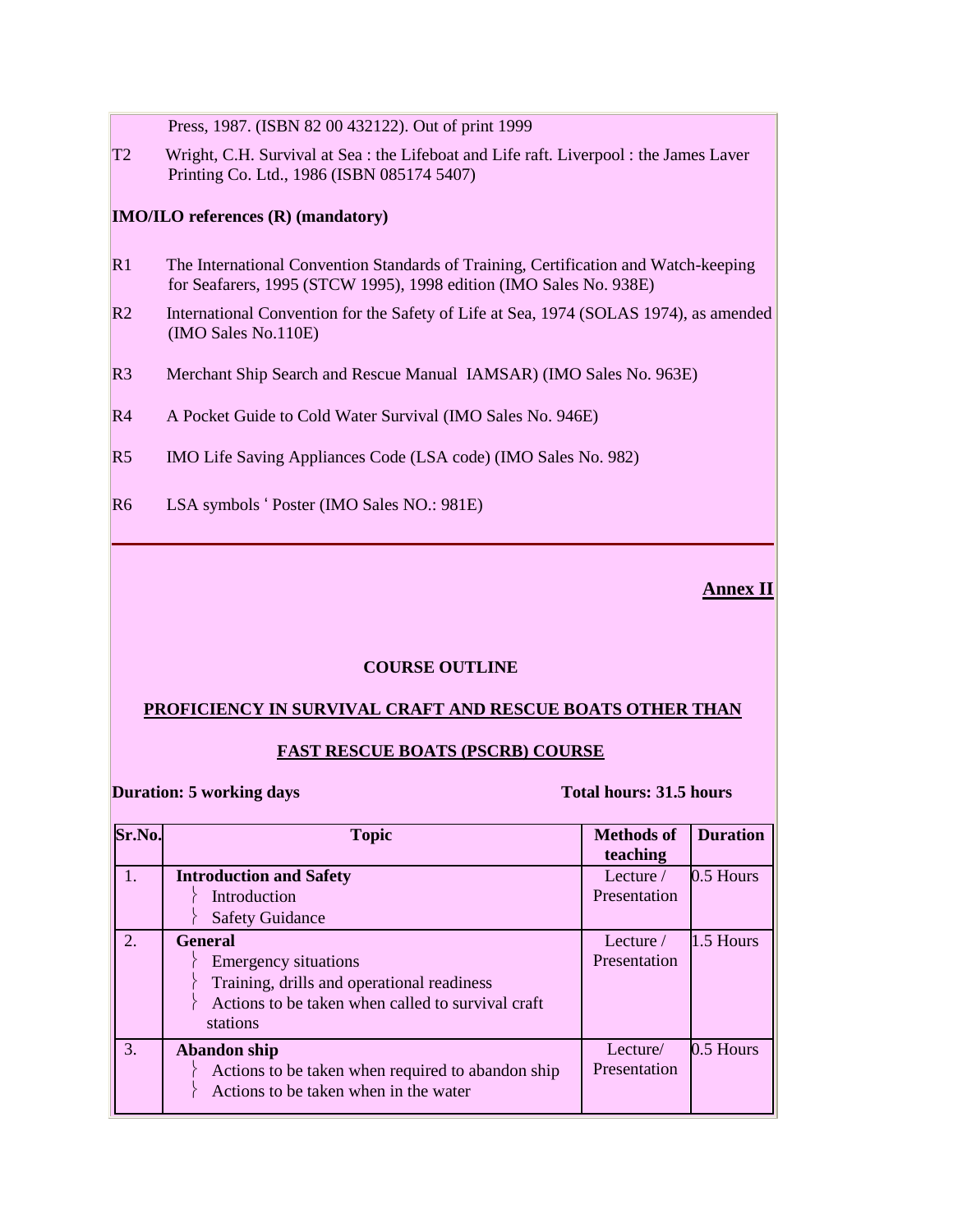| 4.                     | <b>Survival Craft and Rescue boats</b>               | Lecture/             | $0.75$ Hours |
|------------------------|------------------------------------------------------|----------------------|--------------|
|                        | Lifeboats                                            | Presentation/        |              |
|                        | Liferafts                                            | Workshop/            |              |
|                        | Rescue boats                                         | Exercises            |              |
| 5.                     | <b>Launching Arrangements</b>                        | Lecture/             | 1.25 Hours   |
|                        | <b>Boats</b> davits                                  | Demonstration        |              |
|                        | Liferafts davits                                     | of Equipments        |              |
|                        | Rescue boat davits                                   |                      |              |
|                        | Free-fall                                            |                      |              |
|                        | Float-free arrangements                              |                      |              |
|                        | Marine evacuation systems                            |                      |              |
|                        |                                                      |                      |              |
| 6.                     | Evaluation and recovery of survival craft and rescue | Lecture/             | $1.25$ Hours |
|                        | <b>boats</b>                                         | Presentation/        |              |
|                        | Launching                                            | Workshop/            |              |
|                        | Clearing the ship's side                             | Exercises            |              |
|                        | Marshalling the liferafts and rescuing survivors     |                      |              |
|                        | from                                                 |                      |              |
|                        | the sea                                              |                      |              |
|                        | Recovery of survival craft and rescue boats          |                      |              |
|                        | Launching survival craft and rescue boats in rough   |                      |              |
|                        | sea                                                  |                      |              |
|                        | Recovery of rescue boats in rough sea                |                      |              |
| 7.                     | Actions to take when clear of the ship               | Lecture/             | $0.25$ Hours |
|                        |                                                      | Presentation/        |              |
|                        |                                                      | Workshop/            |              |
|                        |                                                      | Exercises            |              |
| 8.                     | Lifeboat engine and accessories                      | Lecture/             | 1.5 Hours    |
|                        | Starting the engine                                  | Presentation/        |              |
|                        | Cooling systems                                      | Workshop/            |              |
|                        | <b>Battery charging</b>                              | Exercises            |              |
|                        | Fire extinguisher                                    |                      |              |
|                        | Water spray system                                   |                      |              |
|                        | Self-contained air support system                    |                      |              |
| 9.                     | Rescue boat outboard engine                          | Lecture/             | 1.0 Hours    |
|                        |                                                      | Presentation/        |              |
|                        |                                                      | Exercises/           |              |
|                        |                                                      | Contingency          |              |
|                        |                                                      | plans for<br>various |              |
|                        |                                                      | security related     |              |
|                        |                                                      | emergencies          |              |
|                        |                                                      |                      |              |
|                        |                                                      |                      |              |
| <b>TOTAL: 15 Hours</b> |                                                      |                      |              |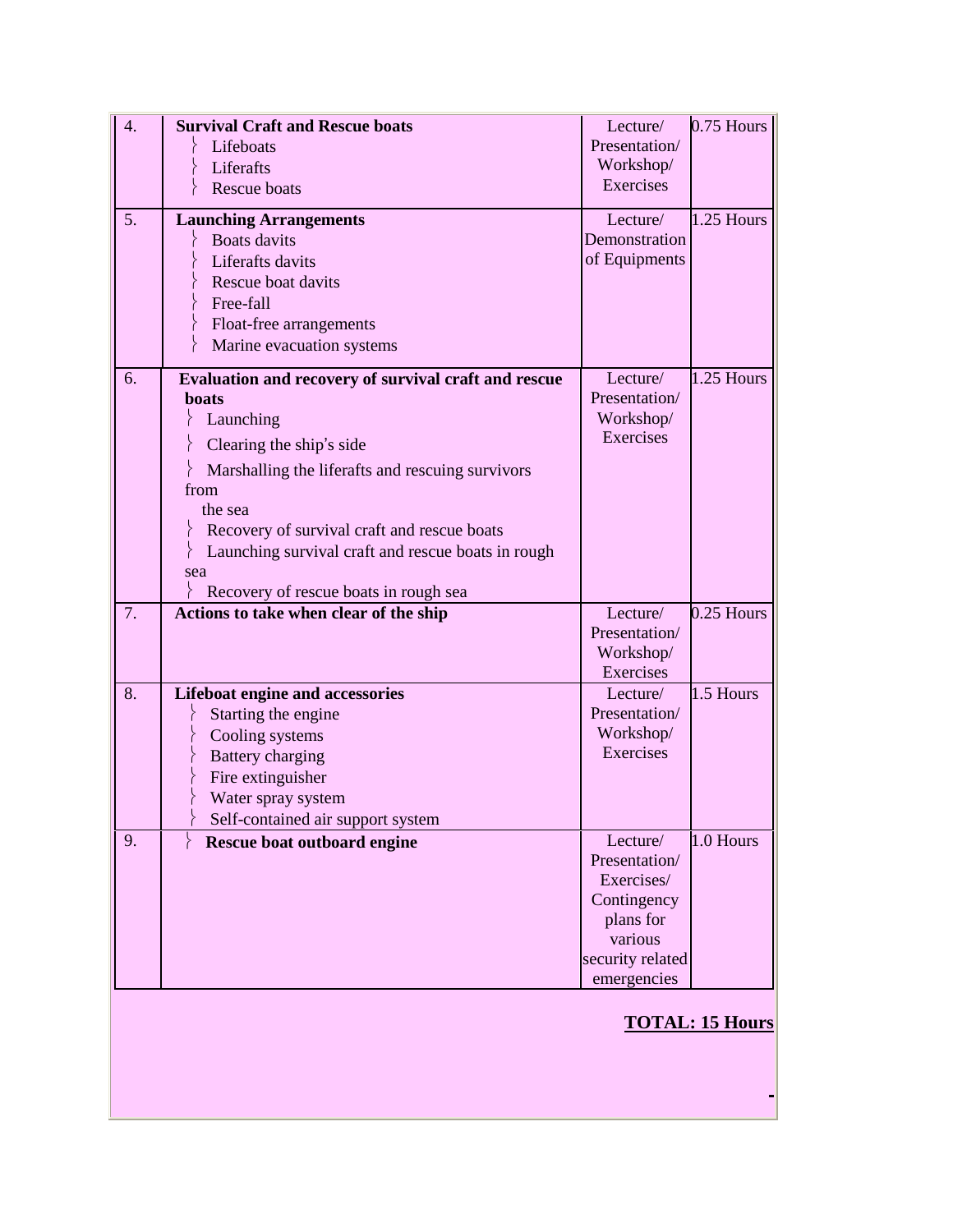| Sr.          | <b>Topic</b>                                                      | <b>Methods of</b> | <b>Duration</b> |
|--------------|-------------------------------------------------------------------|-------------------|-----------------|
| No.          |                                                                   | teaching          |                 |
| 10.          | Handling survival craft and rescue boats in rough                 | Lecture /         | 0.75 Hours      |
|              | weather                                                           | Presentation      |                 |
|              | <b>Boats</b>                                                      |                   |                 |
|              | Liferafts                                                         |                   |                 |
|              | Beaching                                                          |                   |                 |
| 11.          | Actions to take when aboard a survival craft                      | Lecture $\angle$  | 1.5 Hours       |
|              | Initial actions                                                   | Presentation      |                 |
|              | Routines for survival                                             |                   |                 |
|              | Use of equipment                                                  |                   |                 |
|              | Apportionment of food and water                                   |                   |                 |
|              | Action to take to maximize detectability and                      |                   |                 |
|              | location of survival craft                                        |                   |                 |
| 12.          | <b>Methods of Helicopter rescue</b>                               | Lecture/          | 1.25 Hours      |
|              | Communicating with the helicopter                                 | Presentation      |                 |
|              | Evacuation from ship and survival craft                           |                   |                 |
|              | Helicopter pick-up                                                |                   |                 |
| 13.          | $\left\{ \right.$<br>Hypothermia, Resuscitation, use of First Aid | Lecture/          | 1.0 Hours       |
|              | Kit                                                               | Presentation/     |                 |
|              |                                                                   | Workshop/         |                 |
|              |                                                                   | Exercises         |                 |
| 14.          | Radio equipment                                                   | Lecture/          | 1.5 Hours       |
|              | Two-way VHF radiotelephone apparatus                              |                   |                 |
|              | Emergency position-indicating radio beacons                       | Demonstration     |                 |
|              | (EPIRBs)                                                          | of Equipments     |                 |
|              | Search and rescue transponder beacons (SARTs)                     |                   |                 |
|              | Distress signals, signalling equipment and                        |                   |                 |
|              | pyrotechnics                                                      |                   |                 |
| 15.          | <b>First aid</b>                                                  | Lecture /         | 2.0 Hours       |
|              | <b>Resuscitation techniques</b>                                   | Presentation      |                 |
|              | Use of first-aid kit                                              |                   |                 |
| 16.          | Drills in launching and recovering boats                          | Lecture $\angle$  | 3.0 Hours       |
|              |                                                                   | Presentation      |                 |
| 17.          | <b>Drills in launching liferafts</b>                              | Lecture/          | 3.0 Hours       |
|              | Davit-launched liferafts                                          | Presentation      |                 |
|              | Throw-overboard liferafts                                         |                   |                 |
|              | Boarding a liferaft from the water                                |                   |                 |
|              | Righting an inverted liferaft                                     |                   |                 |
| 18.          | Drills in launching and recovering rescue boats                   | Lecture/          | 3.0 Hours       |
|              |                                                                   | Presentation/     |                 |
|              |                                                                   | Workshop/         |                 |
|              |                                                                   | Exercises         |                 |
| 19.          | <b>Practical exercises and evaluation</b>                         | Lecture/          | 6.0 Hours       |
|              |                                                                   | Demonstration     |                 |
|              |                                                                   | of Equipments     |                 |
| <b>TOTAL</b> |                                                                   | <b>31.5 Hours</b> |                 |